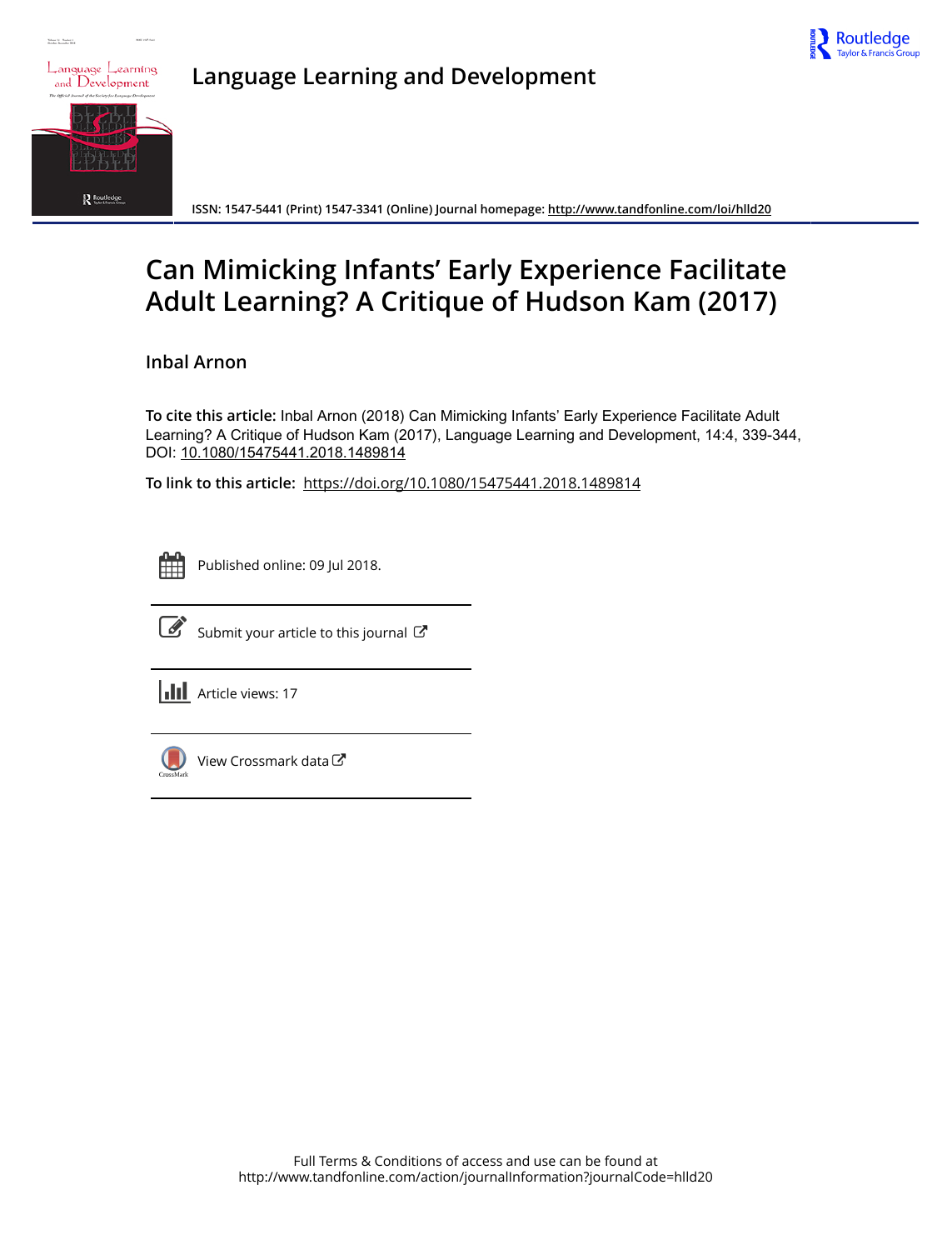$\blacksquare$  Routledae Taylor & Francis Group

Check for updates

# Can Mimicking Infants' Early Experience Facilitate Adult Learning? A Critique of Hudson Kam (2017)

# Inbal Arnon

Department of Psychology, Hebrew University, Jerusalem, Israel

#### ABSTRACT

Why do adults seem to struggle more than children in learning a second language, despite being better at a range of other cognitive skills? The source of L1-L2 differences in language learning is one of the most debated topics in the study of language. One hypothesis is that L1-L2 differences are primarily experience-based, with language learning abilities themselves showing a high degree of plasticity. Hudson-Kam (2018) recently presented findings that seem to go against this hypothesis: in five studies, adults failed to show better learning in a more infant-like environment. In this article, I offer a theoretical and empirical critique of these findings and outline some open questions for investigating experience-based explanations for L1-L2 differences. In short, the main critique has to do with how we define what infant-like (or child-like) learning is and how we identify which aspects of children's experience facilitate which aspects of language learning.

Why do adults seem to struggle more than children in learning a second language, despite being better at a range of other cognitive skills? The source of L1-L2 differences in language learning is one of the most debated topics in the study of language. Understanding why and when children and adults differ in their learning trajectories has far-reaching theoretical and practical implications: it can illuminate both the basic mechanisms of language learning in infancy and the way such learning can be facilitated in adult learners. There are, of course, many differences between children learning a first language and adults learning a second: L1 and L2 learners differ in their cognitive and neurological make-up, in the amount and kind of linguistic input they receive, and in what they already know, both about language and about the world.

<span id="page-1-0"></span>Many of these differences are unchangeable: we cannot undo the way a human brain has developed or reverse the increase in memory or attention that comes with age. If adults' difficulty stems solely from these maturational aspects of development, there is little that can be done to enhance their language learning. On the other hand, other aspects, such as the kind of input learners are exposed to, can be manipulated. If adult learning is hindered by the structure of their linguistic environment or the way they approach learning a novel language, then making adults learn in a more "child-like" or "infant-like" fashion should lead to better language learning outcomes. This prediction stems from the hypothesis that L1-L2 differences are experience-based, with language learning abilities themselves showing a high degree of plasticity. Hudson-Kam [\(2018](#page-6-0)) recently presented findings that seem to go against this hypothesis: in five studies, adults failed to show better learning of grammatical-gender patterns in a more infant-like environment. In this article, I offer a theoretical and empirical critique of these findings and outline some open questions for investigating experience-based explanations for L1-L2 differences. In short, the main critique has to do with how we define what infant-like (or child-like) learning is. While making adults learn like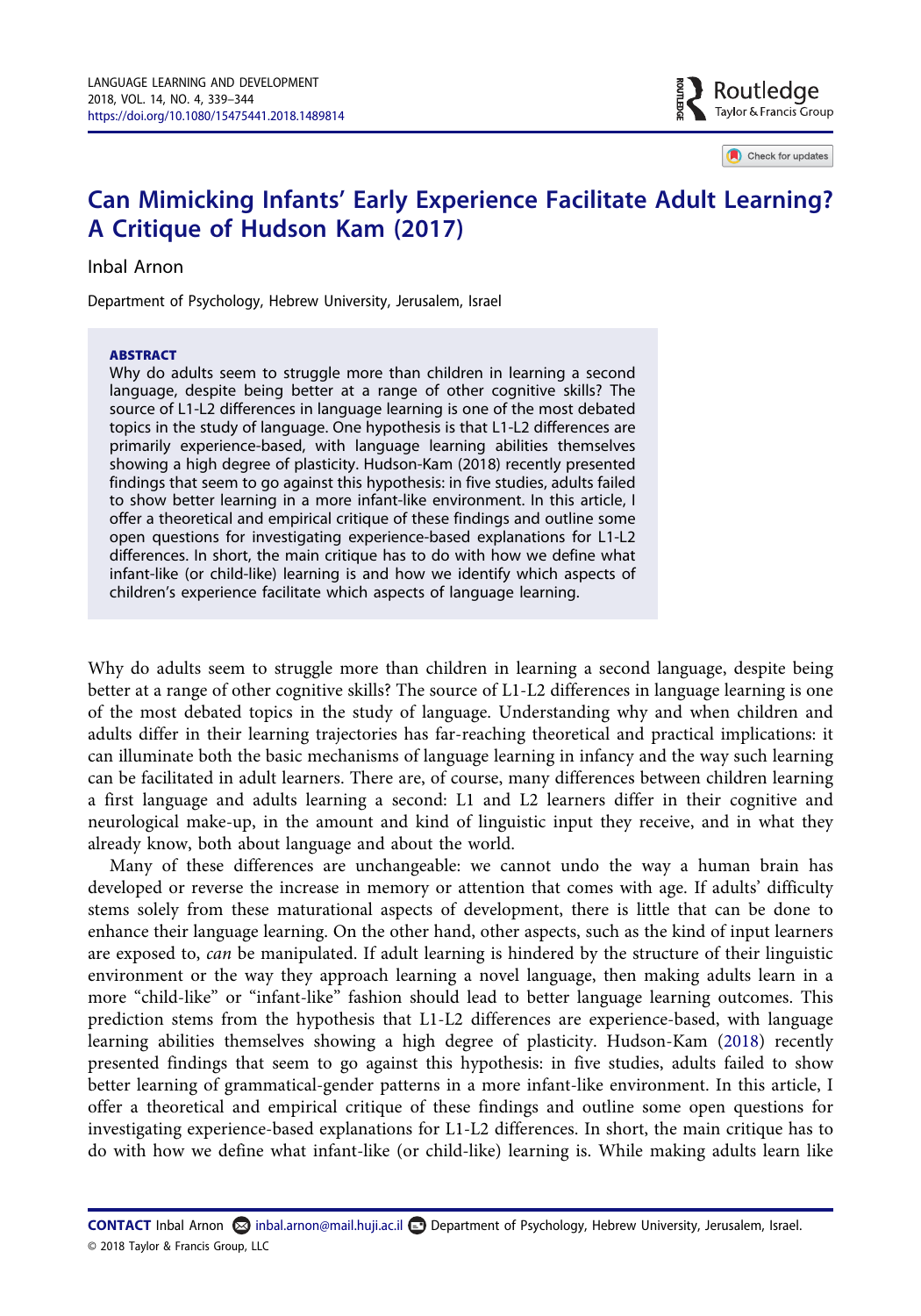children is intuitively appealing, the challenge lies in defining exactly what it means to mimic the child's experience, in terms of both learning environment and learning mechanisms.

<span id="page-2-6"></span><span id="page-2-4"></span>The idea that there is something uniquely facilitative about how children learn language has a long history in the study of L1-L2 differences. In her influential Less-is-More hypothesis, Newport [\(1990\)](#page-6-1) proposed that children's smaller memory capacities help them make linguistic generalizations by limiting their ability to store forms holistically. Children's advantage is related to their cognitive make-up: being child-like means having smaller memory resources. Elman ([1993\)](#page-5-0) focused on the properties of children's input, using neural network simulations to show that being exposed first to short transitive sentences and only then to more complex ones facilitates learning of long-distance dependencies. Focusing on another aspect of development, children's lower cognitive control is related to their better learning of linguistic conventions by preventing them from ignoring infrequent variants (Thompson-Schill, Ramscar, & Chrysikou, 2009). A more recent proposal relates children's advantage to the way prior knowledge interacts with the linguistic environment to impact the units of learning. The Starting Big Hypothesis (SBH; Arnon, [2010](#page-5-1); Arnon & Christiansen, [2017\)](#page-5-2) suggests that children make use of multiword units (crossing lexical word boundaries) in learning language (Arnon & Clark, [2011](#page-5-3); Arnon, McCauley, & Christiansen, [2017](#page-5-4)); that adults do so less because of their existing knowledge of words (Arnon & Christiansen, [2017;](#page-5-2) McCauely & Christiansen, [2017](#page-6-2)); and that learning from multiword units is beneficial for certain semanticallyopaque grammatical relations that hold between words (Arnon & Ramscar, [2012;](#page-5-5) Siegelman & Arnon, [2015](#page-6-3)). Being child-like, in this proposal, means that you are learning multiple aspects of language simultaneously: children are more likely to extract multiword units because they don't know what words are, and are learning word boundaries, meaning and structure at the same time.

<span id="page-2-8"></span><span id="page-2-5"></span><span id="page-2-3"></span><span id="page-2-2"></span><span id="page-2-1"></span><span id="page-2-0"></span>The SBH predicts that manipulating adults' input—by making word units less salient and having adults learn word boundaries and meaning simultaneously—should lead (a) to the extraction of more multiword units and (b) to better learning of certain grammatical relations. This prediction has been supported in a series of artificial language learning studies looking at gender-like agreement patterns. The first showed better learning of article-noun pairings in adults when exposed first to full sentences and only then to nouns in isolation (compared to hearing first single words and then sentences; Arnon & Ramscar, [2012](#page-5-5)). In this condition, participants were learning meaning and segmentation simultaneously, simulating a more child-like environment (speech was always accompanied by visual scenes). The second study improved the manipulation and provided more direct evidence for the link between unit-size and learning outcomes (Siegelman & Arnon, [2015](#page-6-3)). Learning was better when participants heard unsegmented sentences (without pauses) before segmented ones (with pauses) compared to the other way around (both groups heard the same input, just in different order). Such exposure is more similar to infants' early experience. The improvement was related to unit size: treating the article-noun as one word led to better learning of the relation between them. A similar pattern was found when looking at English speakers' learning of Chinese classifiers: early exposure to larger units led to better learning outcomes (Paul & Gruter, [2016](#page-6-4)). Together, these studies show that making adults learn from larger units, as children are postulated to do, can facilitate learning of certain grammatical relations. That is, making adults learn in a more "child-like" fashion can lead to better outcomes.

<span id="page-2-7"></span>A recent paper challenges this conclusion. Hudson-Kam [\(2018\)](#page-6-0) investigated adults' learning of grammatical gender-like patterns. Learners were exposed to an artificial language with a gender-like system: nouns belonged to one of two classes, and this impacted agreement patterns. Each noun class was associated with a distinct noun class marker (suffixed to the noun) and verbal agreement marker (appearing at the end of the verb). The classes did not have a semantic basis, but there were phonological cues to class membership (back vowels vs. front vowels). The main manipulation involved changing learners' initial exposure to the language. Learning was compared in two conditions. In the experimental condition learners were first exposed to speech alone, (for 2–4 days) and only then to speech coupled with meaning (visual scenes describing actions and objects). In the control condition, learners were exposed to speech + meaning from the very start. The author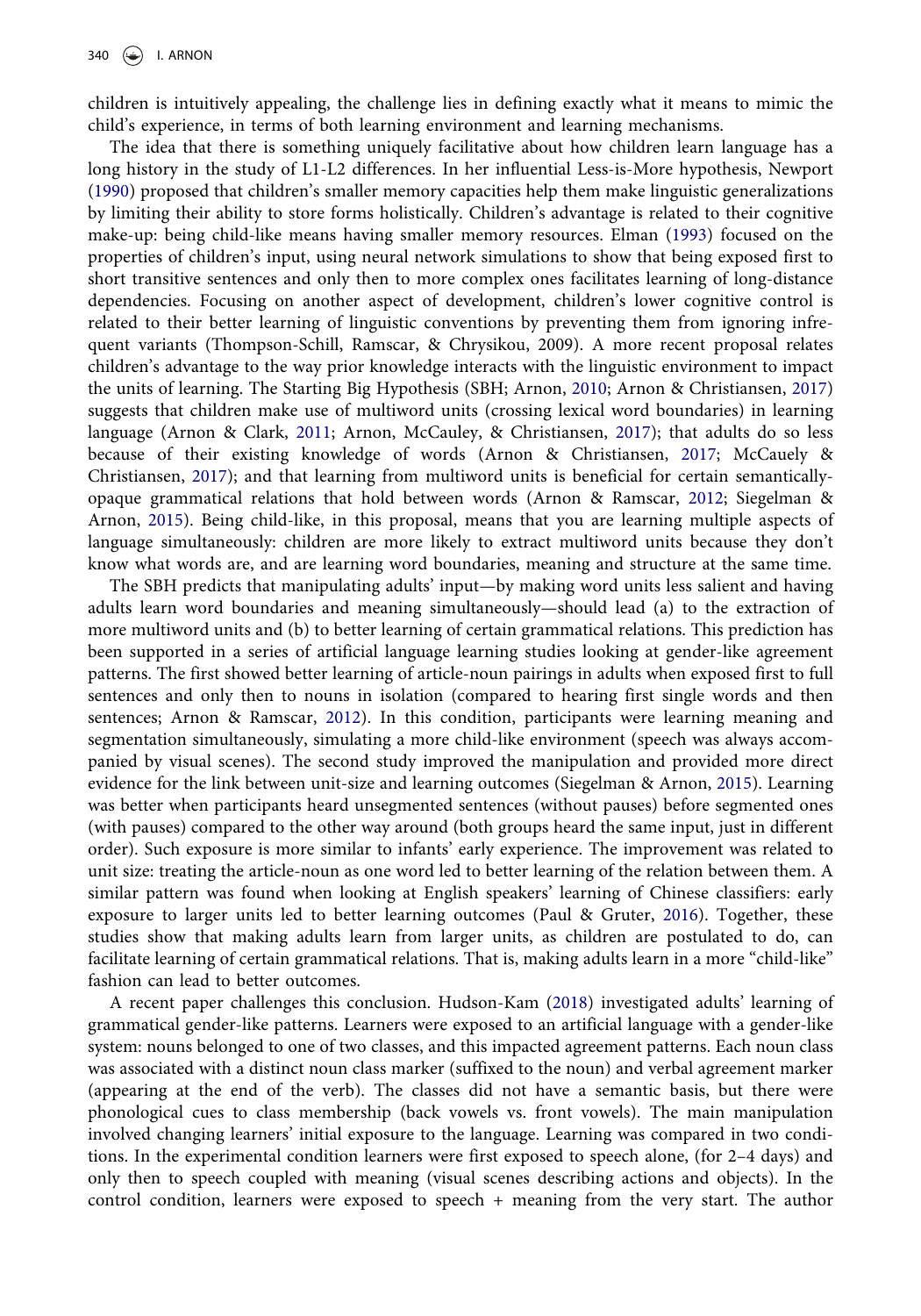hypothesized that learning will be better in the experimental condition because it is more similar to infants' language environment and will encourage learners to use phonological bootstrapping to learn the grammatical categories. However, no learning advantage was found for the experimental condition in five different studies. Hudson-Kam ([2018\)](#page-6-0) concludes that mimicking infants' learning environment does not facilitate adult learning of a grammatical gender system.

How are we to reconcile these two seemingly contrasting lines of evidence? One possibility is that the studies simply examine different linguistic relations: a "child-like" environment may facilitate learning certain grammatical relations, but not others. This kind of pattern is predicted by experience-based accounts of L2 difficulty: what is facilitative will depend on the relation being learned (see additional discussion of this below). However, the linguistic relations in the different studies share more commonalities than differences. While the studies differ in the presence of phonological cues and the position of the gender marker (prefix vs. suffix), $\frac{1}{1}$  $\frac{1}{1}$  $\frac{1}{1}$  they both test mastery of a non-semantic noun class system, which L2 learners struggle with. Instead, the crucial difference may lie in how the "child-like" environment is defined. In all five experiments, Hudson-Kam defines the experimental condition—where learners hear only sound first—as the more child-like one. The claim is that being exposed first to speech will encourage adults to engage in phonological bootstrapping, which will in turn facilitate noun class learning.

<span id="page-3-5"></span><span id="page-3-2"></span>There are several issues, however, with this argument. The first theoretical issue is the relation between phonological bootstrapping, L1-L2 differences, and improved learning of noun classes. Why should exposure to sound alone facilitate phonological bootstrapping and how does it relate to noun class learning? Support for phonological bootstrapping comes from findings showing that infants are highly sensitive to phonological information early on (e.g., Shi, Werker, & Morgan, [1999](#page-6-5)), and can use it to learn syntactic information (e.g., Gerken, Wilson, & Lewis, [2005;](#page-6-6) Morgan & Demuth, [1996](#page-6-7)). However, this literature does not show that such processes are more likely to occur in the presence of sound alone or that they are reduced in adult L2 learners. A separate literature documents children's greater reliance on phonological cues compared to semantic cues in the acquisition of gender classes (e.g., Karmiloff-Smith, [1981](#page-6-8)), with recent suggestions that this has to do with the order in which these cues are acquired (Culbertson, Gagliardi, & Smith, [2017](#page-5-6)). However, these findings do not show that reliance on phonological cues leads to better learning, but rather, that when faced with conflicting cues, learners value early-learned cues (phonological) over later ones (semantic). That is, the existing findings do not clearly predict that learners in the experimental condition will be better at learning the noun classes.

<span id="page-3-3"></span><span id="page-3-1"></span>The second issue has to do with *how* infant's early experience is mimicked and raises additional questions about whether the experimental condition should in fact promote learning. While infants take a while to learn word meanings (although recent findings suggest they do so earlier than previously thought, Bergelson & Swingley, 2012, 2015), they always hear language in its situated and embodied context. Infants are exposed to speech and meaning simultaneously from the very start. The experimental condition, where learners are initially deprived of meaning, does not seem like a good approximation of infants' early linguistic experience. If anything, the control condition seems more child-like in its simultaneous exposure to sound and meaning, and in the use of natural sentence prosody. That is, the "child-like" environment in these experiments does not simulate aspects of children's early experience that are theoretically predicted to facilitate learning.

This third issue relates to the strength of the results. The effect of condition was not significant in any of the studies, highlighting an additional methodological concern. The effect of condition (in either direction) is hard to interpret when it is based on such a small sample. The five studies had, on average, less than ten participants in each condition (ranging from 8–12, with one experiment having

<span id="page-3-4"></span><span id="page-3-0"></span><sup>&</sup>lt;sup>1</sup>Interestingly, both factors may lead to higher overall learning accuracy in Hudson Kam's language compared to previous studies: phonological cues assist adults' learning of noun classes (e.g., Brooks et al., 1993) and suffixes are claimed to be learned better (Ramscar et al., [2010](#page-6-9)). However, this is orthogonal to the impact of learning environment on accuracy. Having a more child-like environment should still lead to higher accuracy compared to having a less child-like one.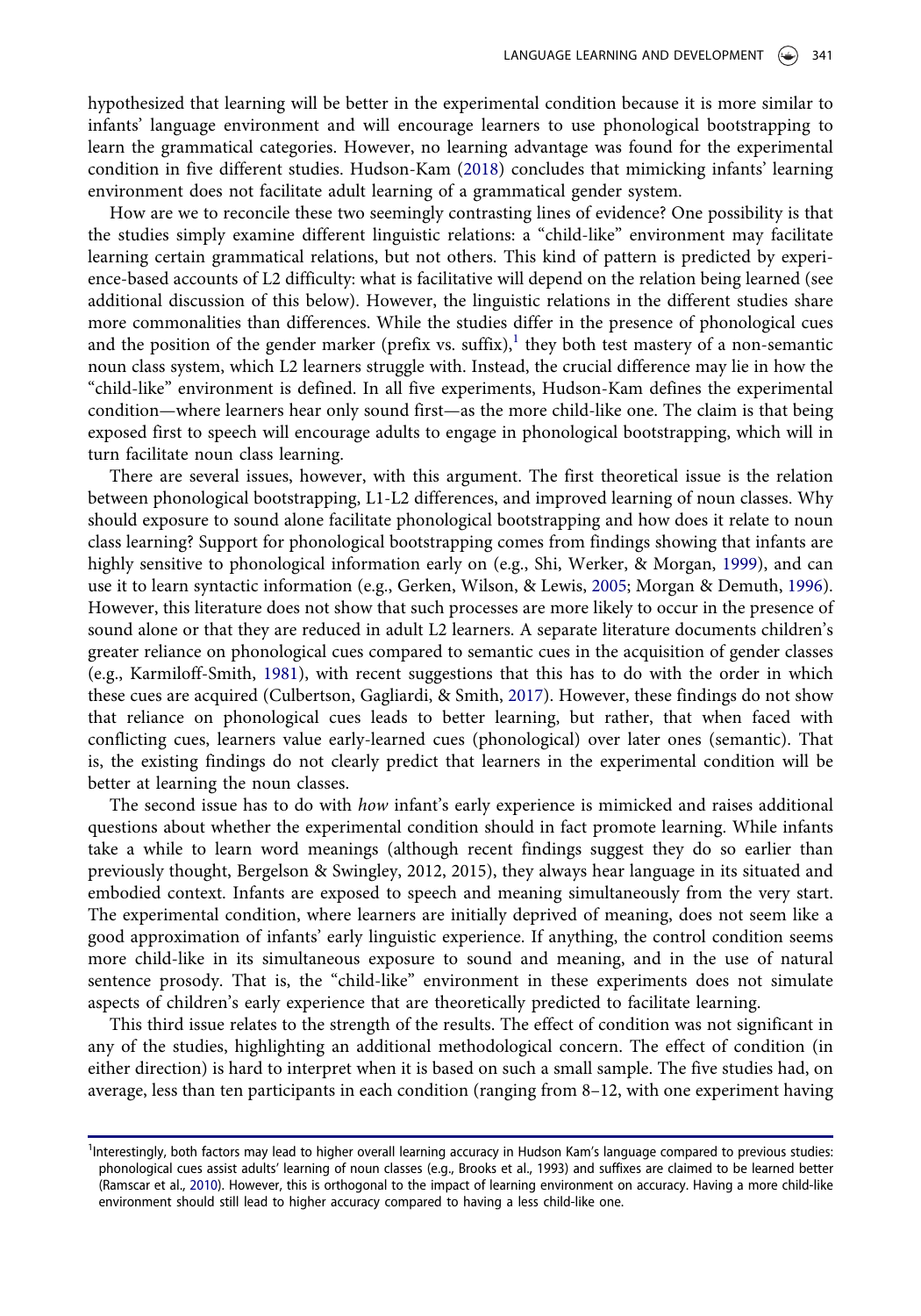<span id="page-4-3"></span><span id="page-4-2"></span>only three participants in the control condition). These numbers are worrying given individual differences in language learning, and the effect of factors like language background on performance in artificial language studies (Finn, Hudson Kam, Ettlinger, Vytlacil, & D'Esposito, [2013](#page-5-7)). This power issue was addressed by Hudson-Kam by analyzing the pooled data from the five studies ( $N = 88$ ) and showing that the effect of condition remained non-significant. However, as Hudson-Kam notes, the studies differed in ways that limit the ability to draw strong conclusions from the pooled data (exposure duration, instructions, Finn, Lee, Kraus, & Hudson Kam, [2014](#page-5-8)). The author motivates their inclusion of all the manipulations, even those with few participants, as a reflection of their commitment to "the spirit of open science" (Hudson-Kam, [2018](#page-6-0) p. 5). However, the important drive towards increased transparency and reproducibility (e.g., Aarts et al., [2015](#page-5-9); Nosek et al., [2015\)](#page-6-10), is not aided by the publication of data based on small samples, especially without providing the means and SDs of each condition necessary to do a power analysis.

<span id="page-4-0"></span>Another factor complicating the comparison between the two conditions is that they differ not only in the order of exposure (whether participants heard sound only first), but also in the amount of exposure. The control condition was exposed to meanings twice as often as the experimental condition. Manipulating the input in this way means that we cannot know if the difference (or lack thereof) is related to the order or the amount of exposure. This design may have biased the results against the author's hypothesis: the predicted advantage of the experimental condition could have been offset by their reduced exposure to meaning. An alternative manipulation would be to expose the control group to sound + meaning first and then to sound on its own. The importance of manipulating order and not frequency when examining the effect of early input on L1-L2 differences is grounded in learning theory, which demonstrates how what you know crucially impacts subsequent learning (e.g., Ramscar, [2013](#page-6-11); Ramscar, Yarlett, Dye, Denny, & Thorpe, [2010](#page-6-9)). A combination of factors thus makes it hard to evaluate the effect of condition on adults' performance based on these results.

<span id="page-4-5"></span><span id="page-4-1"></span>More broadly, the difference in the effect of simulating children's early experience for adult learners between Hudson-Kam ([2018](#page-6-0)) and previous studies (Arnon & Ramscar, [2012;](#page-5-5) Siegelman & Arnon, [2015](#page-6-3)) highlights a general challenge in studying L1-L2 differences: The need to move from talking about difficulty with language as a whole to looking at particular aspects of language and why their learning trajectories differ in children and adults. While adults rarely reach native-like proficiency in a second language, they are not equally bad at all aspects of the second language. For instance, adults struggle less with learning vocabulary items and basic word order compared to learning grammatical relations (De Keysar, [2005;](#page-5-10) Johnson & Newport, [1989\)](#page-6-12). The challenge lies in relating specific learner characteristics to particular learning outcomes: what it is about adults' cognitive make-up or linguistic experience that leads to the specific learning trajectory we see? While neural and cognitive differences contribute to the general difference in proficiency between child and adult learners (Kuhl, [2000](#page-6-13); Lenneberg, [1967;](#page-6-14) Neville & Bavelier, [2001](#page-6-15)), they cannot necessarily explain why certain aspects are harder than others for adults.

<span id="page-4-4"></span>A similar challenge arises when attempting to mimic infant's early experience as a way to enhance L2 learning. Doing so requires clear predictions about which aspects of infants' environment are facilitative, and for which aspects of language. Only then can we successfully test these predictions empirically. To give an example, in the SBH outlined above, children's advantage is related to their greater reliance on multiword building blocks. The aspects of their experience that promote their use are the lack of word boundary knowledge and the simultaneous learning of multiple aspects of language, both of which can be manipulated in adult learners. Importantly, the SBH proposes a mechanism to explain why and when multiword units are beneficial: learning from them increases the informativity of the grammatical element and its' association with the word/object it modifies (see Arnon & Ramscar, [2012](#page-5-5) for a Rescorla-Wagner simulation of this pattern). Consequently, multiword units are not expected to carry an advantage across-the-board, but only in cases where the grammatical element doesn't carry independent semantic information. Indeed, when nouns were classified into classes based on animacy (animate vs. inanimate), there was no advantage for learning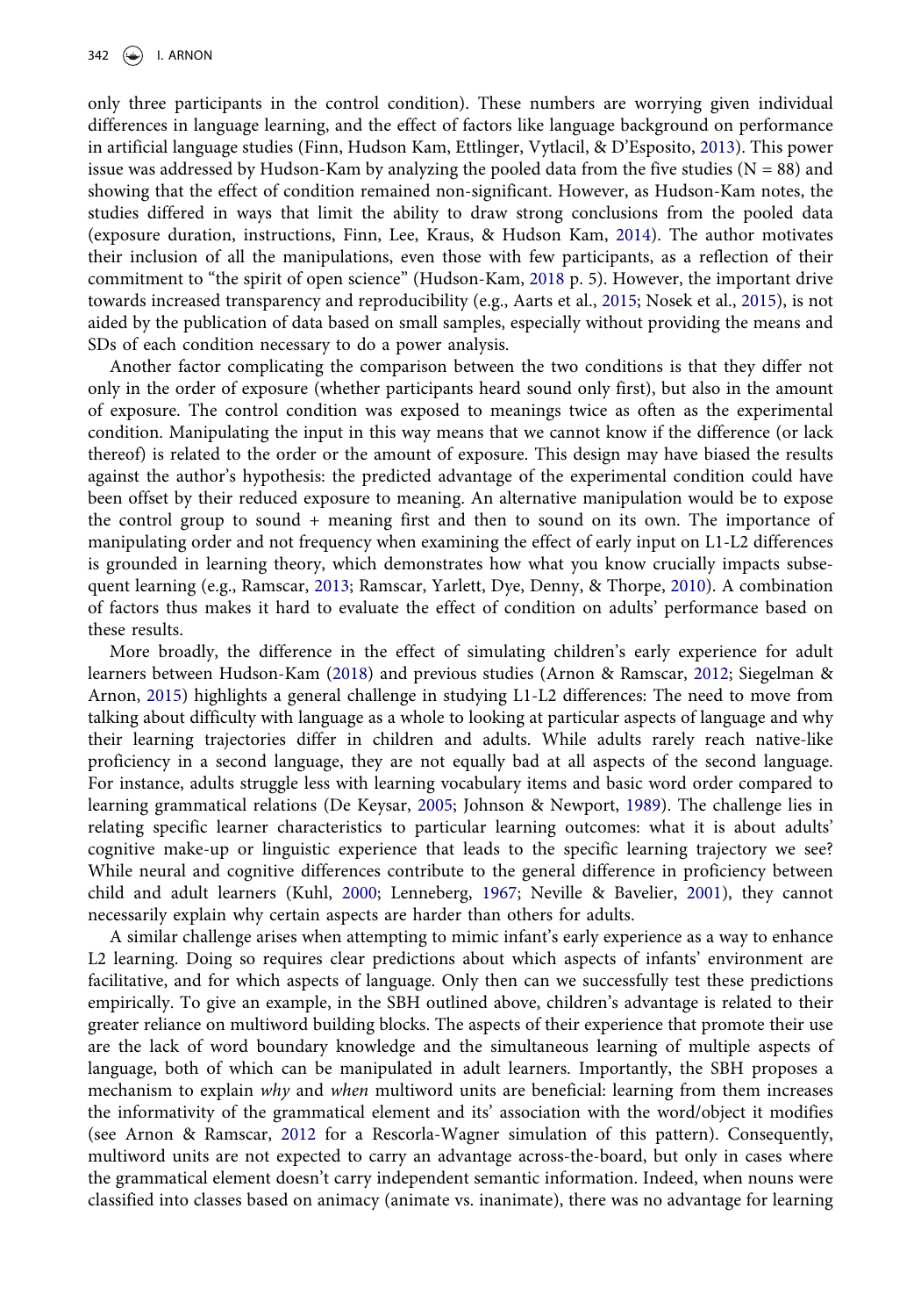from larger units (Siegelman & Arnon, [2015](#page-6-3)). Similar specification is needed to motivate the learning advantage hypothesized by Hudson-Kam ([2018\)](#page-6-0): we need a clearer definition of when and why phonological bootstrapping will facilitate adult learning (and when it will not), and how it can be manipulated in adult learners.

In summary, Hudson-Kam [\(2018\)](#page-6-0) presents a thought-provoking hypothesis on the effect of early experience on L1-L2 differences. However, several theoretical and methodological issues undermine the conclusion that mimicking infants' early experience does not facilitate adult learning. The difference between this study and previous ones highlights ongoing challenges in studying adult language learning. A comprehensive and testable account of L1-L2 differences has to include a clear characterization of the aspects of children's experience that facilitate learning, the mechanism by which they do it, and the linguistic features that are predicted to be impacted.

### Acknowledgments

I would like to thank Dr. Jenny Culberston for helpful and insightful comments on the manuscript as well as the Israeli Science Foundation for funding (grant 584-16).

# Funding

This work was supported by the Israel Science Foundation [584-16],

## References

- <span id="page-5-9"></span>Aarts, A. A., Anderson, J. E., Anderson, C. J., Attridge, P. R., Attwood, A., & Fedor, A. [\(2015](#page-4-0)). Estimating the reproducibility of psychological science. Science, 349, 1–8.
- <span id="page-5-1"></span>Arnon, I. ([2010](#page-2-0)). Starting big: The role of multiword phrases in language learning and use (Unpublished PhD dissertation). California, USA: Stanford University.
- <span id="page-5-2"></span>Arnon, I. & Christiansen, M. H. [\(2017](#page-2-1)). The role of multiword building blocks in explaining L1-L2 differences. In special topic More than words: the role of multiword units in language learning and use (Eds. M. Christiansen & I. Arnon), 9, 621–636.
- <span id="page-5-3"></span>Arnon, I., & Clark, E. V. [\(2011\)](#page-2-2). Why ''Brush your teeth' is better than 'teeth: Children's word production is facilitated in familiar sentence-frames. Language Learning and Development, 7, 107–129.
- <span id="page-5-4"></span>Arnon, I., McCauley, S., & Christiansen, M. H. (C) ([2017](#page-2-2)). Digging up the building blocks of language: Age-ofacquisition effects for multiword phrases. Journal of Memory and Language, 92, 265–280.
- <span id="page-5-5"></span>Arnon, I., & Ramscar, M. ([2012](#page-2-3)). Granularity and the acquisition of grammatical gender: How order-of-acquisition affects what gets learned. Cognition, 122, 292–305.
- Bergelson, E., & Swingley, D. (2012). At 6-9 months, human infants know the meanings of many common nouns. Proceedings of the National Academy of Sciences of the United States of America, 109, 3253–3258.
- Bergelson, E., & Swingley, D. (2015). Early word comprehension in infants: replication and extension. Language Learning and Development, 11, 369–380.
- Brooks, P. J., Braine, M. D. S., Catalano, L. & Brody, R. E. (1993). Acquisition of gender-like noun classes in an artificial language: the contribution of phonological markers to learning Journal of Memory and Language, 32, 76–95.
- <span id="page-5-6"></span>Culbertson, J., Gagliardi, A., & Smith, K. ([2017\)](#page-3-1). Competition between phonological and semantic cues in noun class learning. Journal of Memory and Language, 92, 343–358.
- <span id="page-5-10"></span>De Keysar, R. M. [\(2005\)](#page-4-1). What makes learning second language grammar difficult? A review of issues. Language Learning, 55, 1–25.
- <span id="page-5-0"></span>Elman, J. L. [\(1993\)](#page-2-4). Learning and development in neural networks: The importance of starting small. Cognition, 48, 71–99.
- <span id="page-5-7"></span>Finn, A. S., Hudson Kam, C. L., Ettlinger, M., Vytlacil, J., & D'Esposito, M. ([2013](#page-4-2)). Learning language with the wrong neural scaffolding: The cost of neural commitment to sounds. Frontiers in Systems Neuroscience, 7, 85. doi:[10.3389/](http://dx.doi.org/10.3389/fnsys.2013.00085) [fnsys.2013.00085](http://dx.doi.org/10.3389/fnsys.2013.00085)
- <span id="page-5-8"></span>Finn, A. S., Lee, T., Kraus, A., & Hudson Kam, C. L. [\(2014](#page-4-3)). When it hurts (and helps) to try: The role of effort in language learning. PLoS One, 9(7). e101806. <https://doi.org/10.1371/journal.pone.0101806>